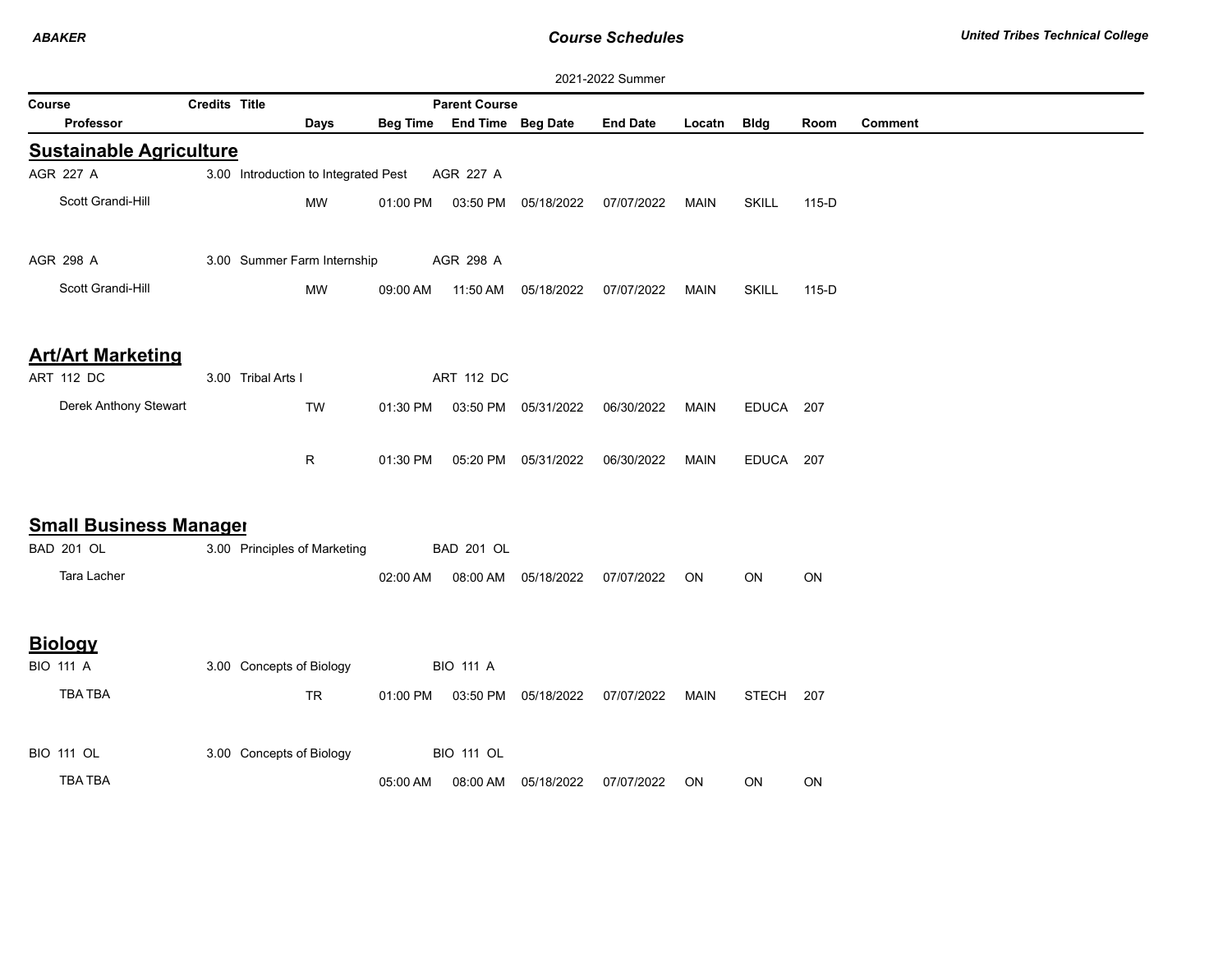*ABAKER*

*Course Schedules*

| 2021-2022 Summer                           |                      |                                |          |                            |                      |                 |           |             |      |                |  |
|--------------------------------------------|----------------------|--------------------------------|----------|----------------------------|----------------------|-----------------|-----------|-------------|------|----------------|--|
| Course                                     | <b>Credits Title</b> |                                |          | <b>Parent Course</b>       |                      |                 |           |             |      |                |  |
| <b>Professor</b>                           |                      | Days                           |          | Beg Time End Time Beg Date |                      | <b>End Date</b> | Locatn    | <b>Bldg</b> | Room | <b>Comment</b> |  |
| <b>Small Business Manager</b>              |                      |                                |          |                            |                      |                 |           |             |      |                |  |
| <b>BUS 315 OL</b>                          |                      | 3.00 Business Law              |          | <b>BUS 315 OL</b>          |                      |                 |           |             |      |                |  |
| Tara Lacher                                |                      |                                | 02:00 AM |                            | 08:00 AM 05/18/2022  | 07/07/2022      | ON        | ON          | ON   |                |  |
| <b>Criminal Justice</b>                    |                      |                                |          |                            |                      |                 |           |             |      |                |  |
| CJU 370 OL                                 |                      | 3.00 Court Processing          |          | CJU 370 OL                 |                      |                 |           |             |      |                |  |
| Mark R Turner                              |                      |                                | 02:00 AM |                            | 08:00 AM 05/18/2022  | 07/07/2022      | ON        | ON          | ON   |                |  |
| <b>CJU 420 OL</b>                          |                      | 3.00 Interview Techniques      |          | <b>CJU 420 OL</b>          |                      |                 |           |             |      |                |  |
| Michael R Wetsch                           |                      |                                | 02:00 AM |                            | 08:00 AM 05/18/2022  | 07/07/2022      | ON        | ON          | ON   |                |  |
| <b>Communications</b><br><b>COM 110 OL</b> |                      | 3.00 Fund. of Public Speaking  |          | COM 110 OL                 |                      |                 |           |             |      |                |  |
| Luke Turner                                |                      |                                | 02:00 AM |                            | 08:00 AM 05/18/2022  | 07/07/2022      | <b>ON</b> | ON          | ON   |                |  |
| <b>Computer Science</b>                    |                      |                                |          |                            |                      |                 |           |             |      |                |  |
| CSC 101 A                                  |                      | 3.00 Introduction to Computers |          | CSC 101 A                  |                      |                 |           |             |      |                |  |
| Vince Iglehart                             |                      | <b>TR</b>                      | 09:00 AM | 11:50 AM                   | 05/18/2022           | 07/07/2022      | MAIN      | EDUCA 221   |      |                |  |
| <b>English</b>                             |                      |                                |          |                            |                      |                 |           |             |      |                |  |
| <b>ENG 110 A</b>                           |                      | 3.00 Composition I             |          | <b>ENG 110 A</b>           |                      |                 |           |             |      |                |  |
| Kathryn Dunlap                             |                      | TR                             | 01:00 PM |                            | 03:50 PM 05/18/2022  | 07/07/2022      | MAIN      | EDUCA 204   |      |                |  |
| <b>ENG 120 OL</b>                          |                      | 3.00 Composition II            |          | <b>ENG 120 OL</b>          |                      |                 |           |             |      |                |  |
| Kathryn Dunlap                             |                      |                                | 02:00 AM |                            | 08:00 AM  05/18/2022 | 07/07/2022      | <b>ON</b> | ON          | ON   |                |  |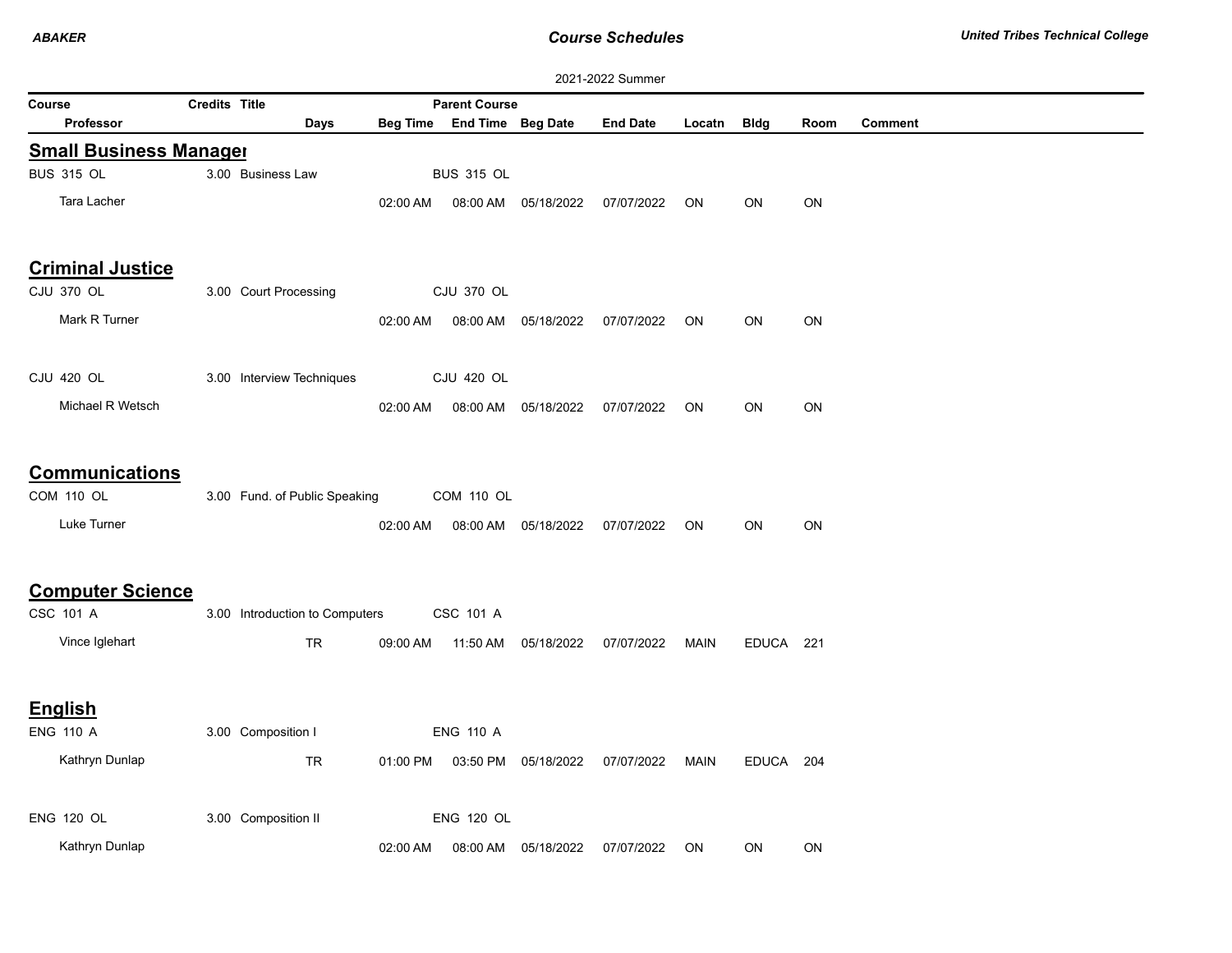*ABAKER*

*Course Schedules*

| 2021-2022 Summer                                         |                      |                                           |          |                            |                      |                 |             |              |      |                |  |
|----------------------------------------------------------|----------------------|-------------------------------------------|----------|----------------------------|----------------------|-----------------|-------------|--------------|------|----------------|--|
| Course                                                   | <b>Credits Title</b> |                                           |          | <b>Parent Course</b>       |                      |                 |             |              |      |                |  |
| Professor                                                |                      | Days                                      |          | Beg Time End Time Beg Date |                      | <b>End Date</b> | Locatn      | <b>Bldg</b>  | Room | <b>Comment</b> |  |
| <b>Engineering</b>                                       |                      |                                           |          |                            |                      |                 |             |              |      |                |  |
| <b>ENR 204 CS</b>                                        |                      | 4.00 Surveying                            |          | <b>ENR 204 CS</b>          |                      |                 |             |              |      |                |  |
| Alexa D Azure                                            |                      |                                           | 00:00 AM |                            | 00:00 AM 05/16/2022  | 06/03/2022      | <b>MAIN</b> | <b>STECH</b> | 201  |                |  |
| <b>ENR 275 CS</b>                                        |                      | 4.00 Digital Systems                      |          | <b>ENR 275 CS</b>          |                      |                 |             |              |      |                |  |
| Alexa D Azure                                            |                      | <b>MTWR</b>                               | 09:00 AM |                            | 03:00 PM 05/16/2022  | 06/03/2022      |             |              |      |                |  |
| <b>ENR 290 CS</b>                                        |                      | 3.00 Manufacturing Processes              |          | <b>ENR 290 CS</b>          |                      |                 |             |              |      |                |  |
| Alexa D Azure                                            |                      |                                           | 00:00 AM |                            | 00:00 AM 05/18/2022  | 07/07/2022      | MAIN        | <b>STECH</b> | 201  |                |  |
| <b>Foundations</b><br><b>FND 106 A</b><br>Lisa A Cantlon |                      | 2.00 First Year Exp & Health Living<br>MW | 01:00 PM | <b>FND 106 A</b>           | 02:50 PM 05/18/2022  | 07/07/2022      | MAIN        | EDUCA 225    |      |                |  |
| <b>Health and Related Cour</b><br>GPE 101 A              |                      | 1.00 First Aid & CPR                      |          | GPE 101 A                  |                      |                 |             |              |      |                |  |
| Joely Heavy Runner                                       |                      | MW                                        | 03:00 PM |                            | 05:50 PM 05/23/2022  | 05/25/2022      | <b>MAIN</b> | 61           |      |                |  |
| <b>History</b><br><b>HIS 104 OL</b>                      |                      | 3.00 U.S. History Since 1877              |          | <b>HIS 104 OL</b>          |                      |                 |             |              |      |                |  |
| Mark R Turner                                            |                      |                                           | 02:00 AM |                            | 08:00 AM  05/18/2022 | 07/07/2022      | <b>ON</b>   | ON           | ON   |                |  |
| <b>Humanities</b><br><b>HUM 101 A</b>                    |                      | 3.00 Introduction to Humanities           |          | <b>HUM 101 A</b>           |                      |                 |             |              |      |                |  |
| Robert D Taken Alive Sr.                                 |                      | MW                                        | 09:00 AM | 11:50 AM                   | 05/18/2022           | 07/07/2022      | <b>MAIN</b> | EDUCA 225    |      |                |  |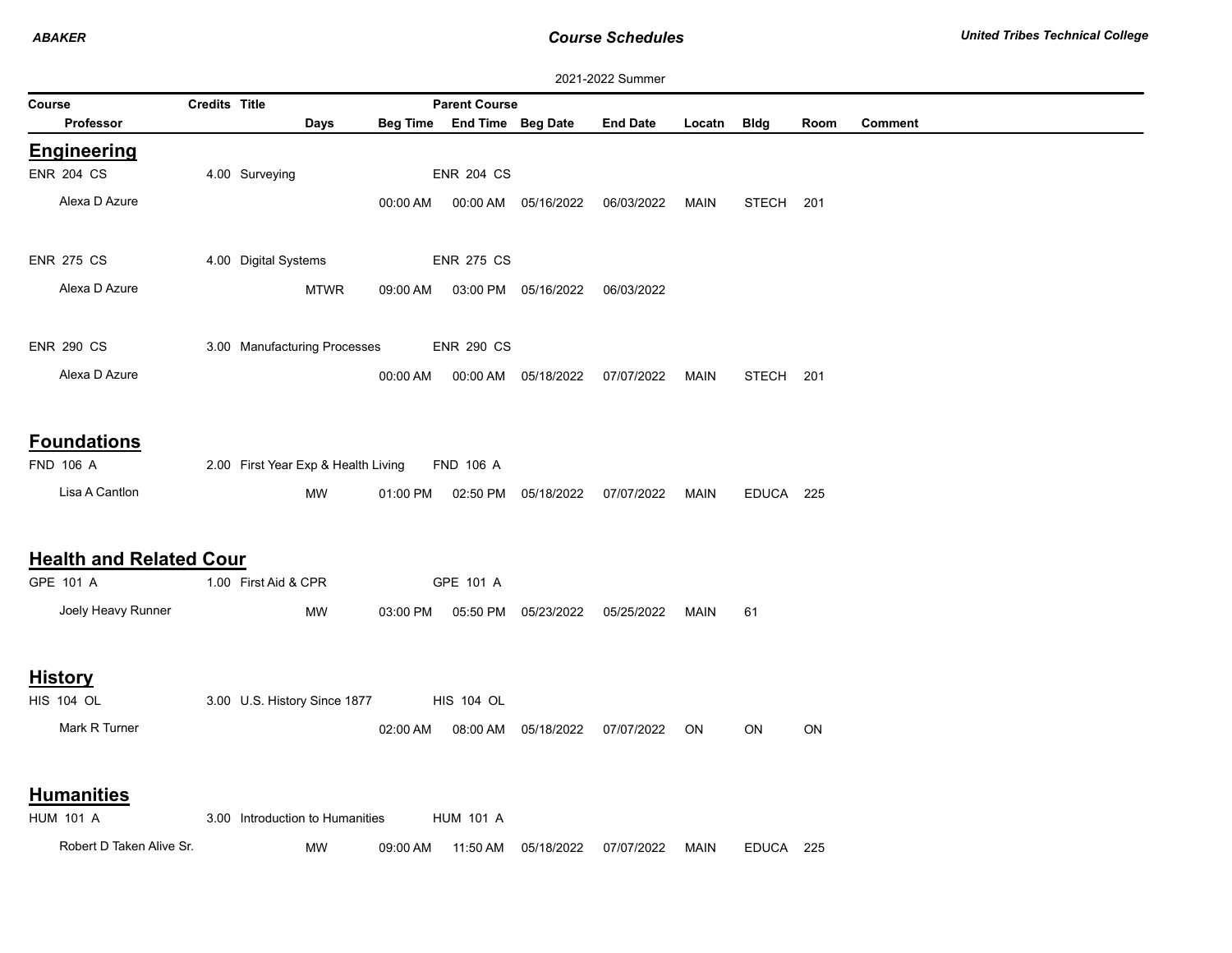|             | 2021-2022 Summer      |               |                                 |                 |                      |                                |                 |             |              |      |                |  |
|-------------|-----------------------|---------------|---------------------------------|-----------------|----------------------|--------------------------------|-----------------|-------------|--------------|------|----------------|--|
| Course      |                       | Credits Title |                                 |                 | <b>Parent Course</b> |                                |                 |             |              |      |                |  |
|             | Professor             |               | <b>Days</b>                     | <b>Beg Time</b> |                      | End Time Beg Date              | <b>End Date</b> | Locatn      | <b>Bldg</b>  | Room | <b>Comment</b> |  |
|             | <b>Humanities</b>     |               |                                 |                 |                      |                                |                 |             |              |      |                |  |
|             | <b>HUM 101 OL</b>     |               | 3.00 Introduction to Humanities |                 | <b>HUM 101 OL</b>    |                                |                 |             |              |      |                |  |
|             | Luke Turner           |               | $\mathsf T$                     | 05:00 AM        | 08:00 AM             | 05/18/2022                     | 07/07/2022      | ON          | ON           | ON   |                |  |
|             | Internship            |               |                                 |                 |                      |                                |                 |             |              |      |                |  |
|             | <b>INT 297 A</b>      |               | 3.00 Internship                 |                 | <b>INT 297 A</b>     |                                |                 |             |              |      |                |  |
|             | Mandy J Guinn         |               | MW                              | 09:00 AM        | 11:50 AM             | 05/18/2022                     | 07/07/2022      | MAIN        | STECH 205    |      |                |  |
|             |                       |               |                                 |                 |                      |                                |                 |             |              |      |                |  |
| Lab         |                       |               |                                 |                 |                      |                                |                 |             |              |      |                |  |
|             | LAB 111 A             |               | 1.00 Concepts of Biology Lab    |                 | LAB 111 A            |                                |                 |             |              |      |                |  |
|             | TBA TBA               |               | W                               | 01:00 PM        |                      | 04:50 PM 05/18/2022            | 07/07/2022      | <b>MAIN</b> | <b>STECH</b> | 206  |                |  |
|             |                       |               |                                 |                 |                      |                                |                 |             |              |      |                |  |
|             | LAB 111 OL            |               | 1.00 Concepts of Biology Lab    |                 | LAB 111 OL           |                                |                 |             |              |      |                |  |
|             | TBA TBA               |               | T                               | 05:00 AM        | 08:00 AM             | 05/18/2022                     | 07/07/2022      | ON          | ON           | ON   |                |  |
|             |                       |               |                                 |                 |                      |                                |                 |             |              |      |                |  |
| <u>Math</u> |                       |               |                                 |                 |                      |                                |                 |             |              |      |                |  |
|             | MTH 101 A             |               | 3.00 Introduction to Algebra    |                 | MTH 101 A            |                                |                 |             |              |      |                |  |
|             | Lisa A Cantlon        |               | MW                              |                 |                      | 01:00 PM  03:50 PM  05/18/2022 | 07/07/2022      | MAIN        | EDUCA 223    |      |                |  |
|             |                       |               |                                 |                 |                      |                                |                 |             |              |      |                |  |
|             | MTH 102 A             |               | 3.00 Intermediate Algebra       |                 | MTH 102 A            |                                |                 |             |              |      |                |  |
|             | Lisa A Cantlon        |               | <b>TR</b>                       | 09:00 AM        |                      | 11:50 AM  05/18/2022           | 07/07/2022      | <b>MAIN</b> | EDUCA 223    |      |                |  |
|             |                       |               |                                 |                 |                      |                                |                 |             |              |      |                |  |
|             | MTH 210 OL            |               | 3.00 Elementary Statistics      |                 | MTH 210 OL           |                                |                 |             |              |      |                |  |
|             | <b>Boampong Asare</b> |               |                                 | 05:00 AM        |                      | 08:00 AM 05/18/2022            | 07/07/2022      | ON          | ON           | ON   |                |  |